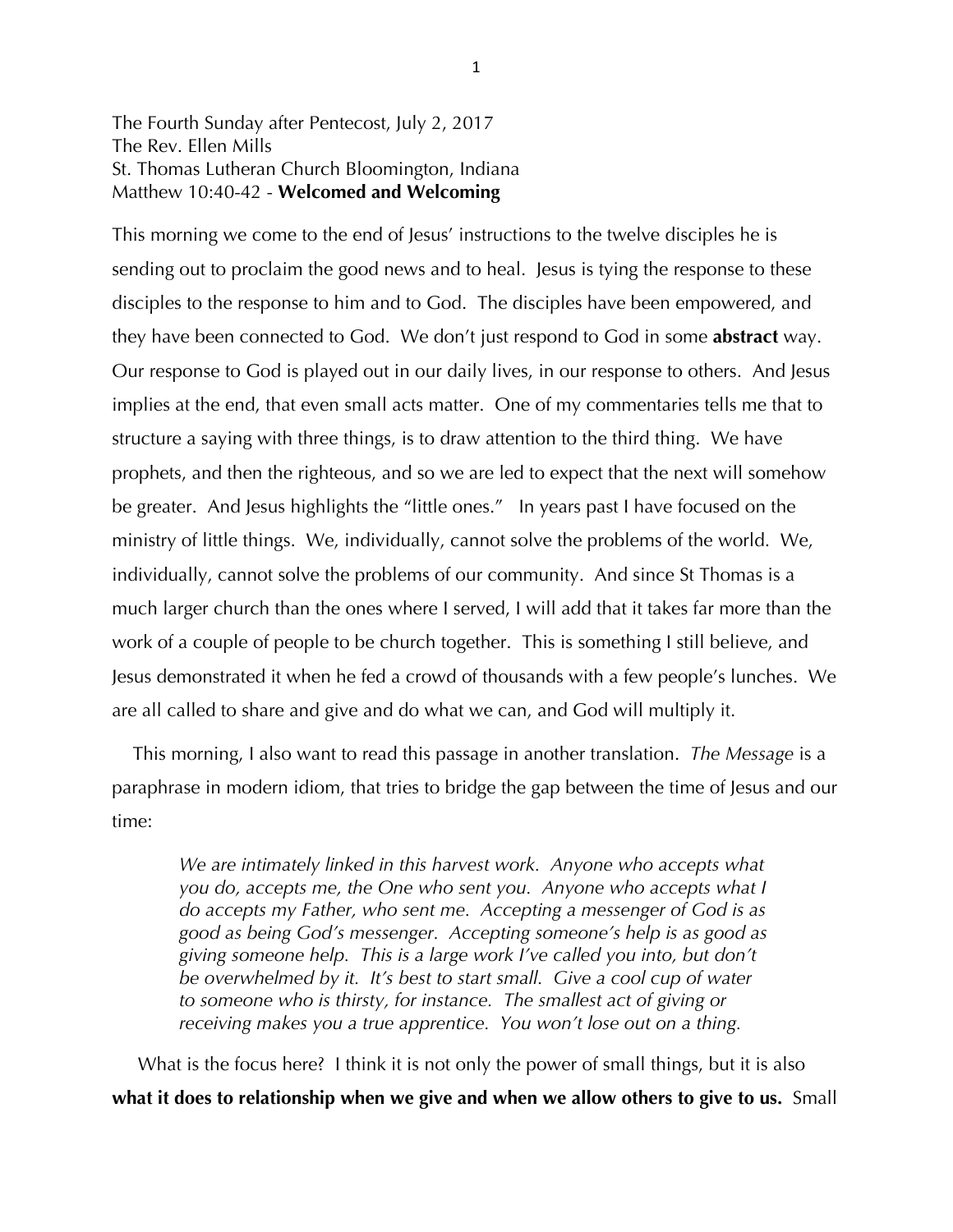things can make a difference in a relationship to another person. It can be a gesture of caring and acknowledgement of the value of that person. Does our money help? Yes. Does giving stuff help? Yes. But I'm not sure that gets to the heart of what Jesus is talking about. These disciples are being sent out with nothing, in order that they can accept the hospitality of strangers, and in order that a relationship can be forged. They are being sent out to eat with others, to accept the hospitality of their households. Such actions have a way of affecting both hearts. And when those hearts are open, the disciples would be able to preach and to heal. It is possible to be a giver without ever opening our hearts to the value of the other person. We want to give to feel better, but we aren't always willing to enter into the life of the other. That is not love.

 When I lived in Bloomington before, I was at St Thomas long enough to be present when a delegation came from our Sister Parish in Chichipate, and also to hear the reporting back from a couple of our delegations that went there. Chichipate is the best example of hospitality I can offer. The people of Chichipate have so little according to American standards. And they know how to give so much. They live their lives with their hearts open, totally dependent on God. And somehow those who are in that sort of relationship with God are conscious of God's abundance, and they participate. I had an experience of hospitality in France 40 years ago. During the six months of the program, we lived in several different places, and three of those times we lived with French families. It is a great way to learn the language and experience the culture. My experience of hospitality came in a small village in Brittany called La Gascilly. The week we stayed there, we received a welcome out of all proportion to who we were as students. We received the welcome from a community that had experienced few Americans since their liberation at the end of WW2, and who desired to show their gratitude. They had a *fete* for us, and provided us with local food and music, even in Breton, a Gaelic language that is dying out. My other two experiences were quite different. The second family focused on making money off of the arrangement, and the third was a pleasant business arrangement. It was the Bretons who opened their hearts to us.

2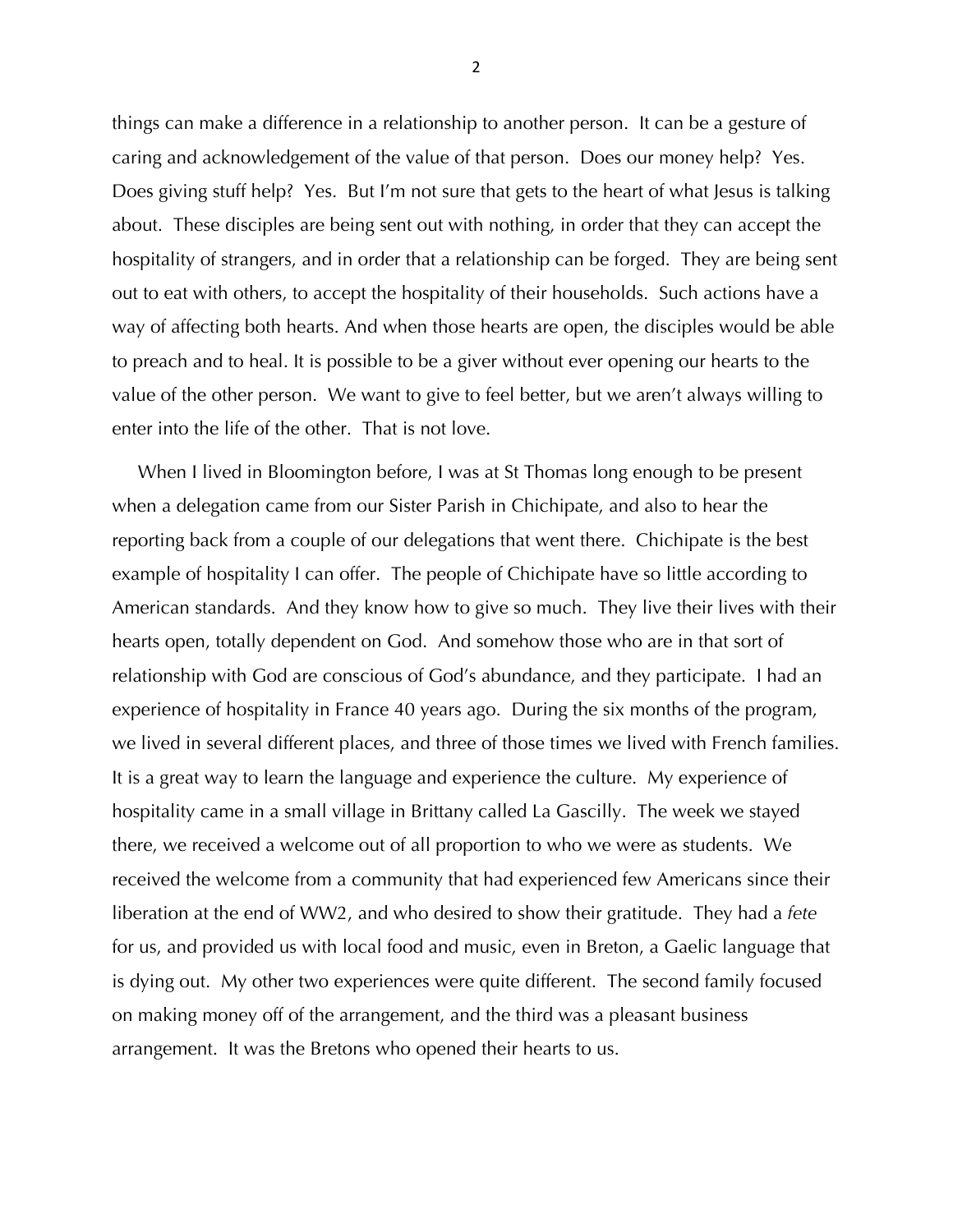I was also affected by a class I took in seminary called Social Issues in the Local Parish. It taught me about doing ministry **with** rather than **for**. It did not deny the huge need around us but it looked at ways to be part of a deeper solution rather than a Band-Aid. And the solution included listening to the reality of those in need, and coming up with a plan where we would partner together. We all need to give as well as receive. If we only give, we risk thinking of ourselves as better than those we help. The goal is interdependence. God has given us different gifts, but they are to be shared. There may be times in our lives when we are in a position to share our abundance. There may be times when we are in a situation of needing help. I am going to argue that interdependence is more about attitude than money. In the years I visited the homebound in small towns in Ohio, one situation really stood out for me. An elderly woman and her adult disabled son lived together, dependent on each other. They had built a web of relationships with others who gave and received. There was caring and generosity. Food was given and received. So was transportation. But above all, the giving came from hearts that wanted to be connected with others. They listened to each other's struggles, they prayed for each other, and they cared. It was small, it was informal, and four people managed an existence connected to each other that would have been impossible alone. And it was very real. Their hearts were open to one another.

 I suspect we all have a few words to describe what we each think the main "problem" is with society today. And one of the ones I would offer is **disconnection**. We live separate lives. We do not know how other people, even in our community, live. And we are not sure that living disconnected is a problem. We certainly face some problems today that are large and complex and are the results of many situations over many years. And truly it is hard to know what our part is. My concern is that more and more do not believe that they have a part. There appears to be a desire to live without being touched or affected by the suffering of others. That is not Jesus for me. Jesus lived with his heart open, and he sent out his disciples to have open hearts as well. He saw and touched and valued people in his time who were not meant to even be seen: Gentiles, Samaritans, and yes, women. Tax collectors. Children, who were not valued by adults. And those whose

3